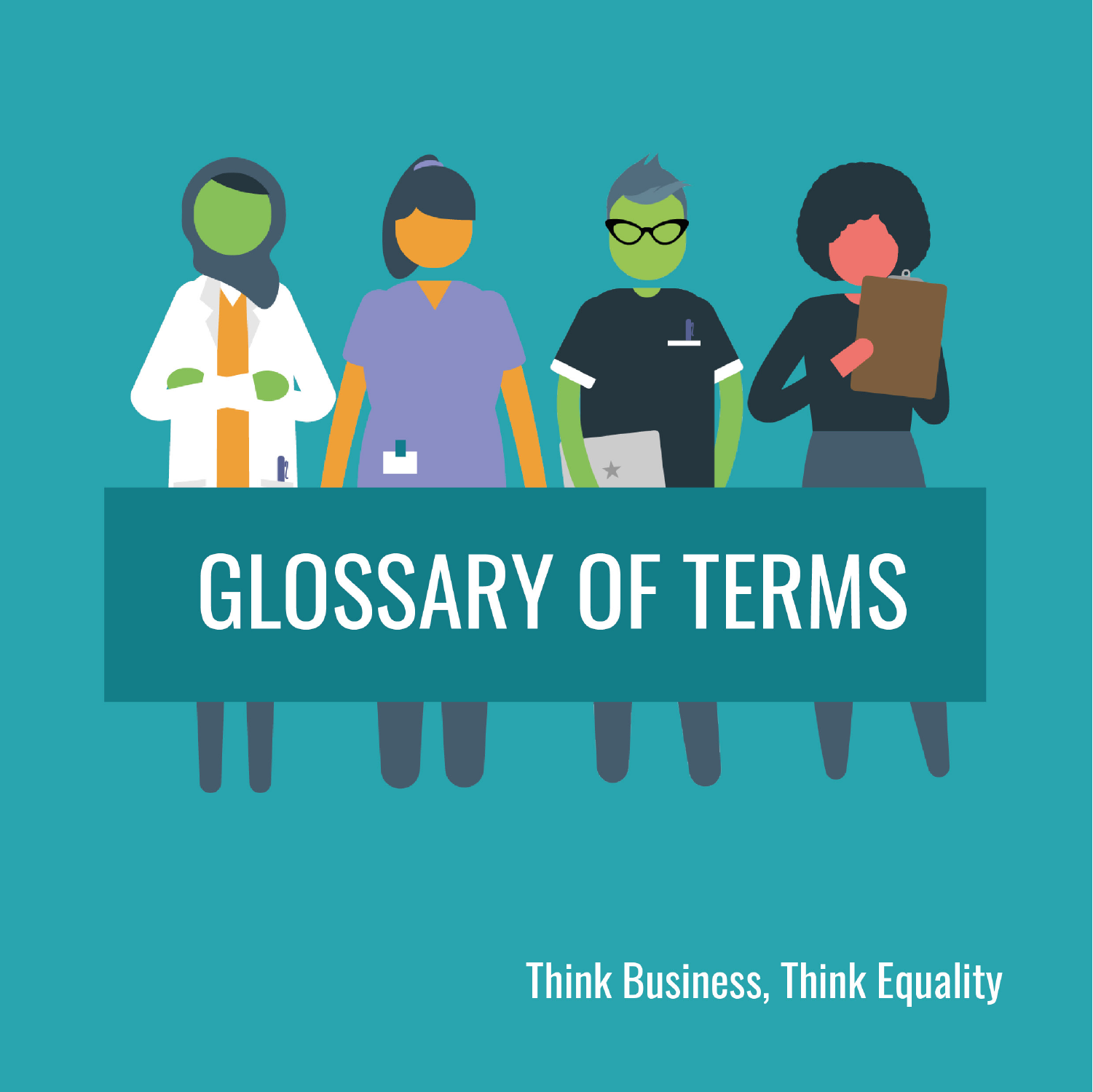# GLOSSARY OF TERMS

## BALANCE OF PROBABILITIES/ REASONABLE GROUNDS

Criminal offences have to be proved beyond reasonable doubt, meaning that there must be clear evidence supporting the allegation against the accused. An employer investigating a complaint of sexual harassment only needs to have reasonable grounds to conclude that sexual harassment has been committed. This includes weighing up the evidence gathered during an investigation, including the testimonies of the complainant, alleged harasser and any witnesses, and making a decision. To decide something on the balance of probabilities is to decide that it is 'more likely than not'.

## DIRECT DISCRIMINATION

Less favourable treatment of a woman than a man (or vice versa) because of their sex

#### **DIVERSITY**

The recognition and valuing of difference, in its broadest sense. It is about creating a culture and practices that recognise, respect, value and harness difference for the benefit of service users, members of the public and employees.

## EQUAL PAY REVIEW

A process which looks at pay arrangements within an organisation to find, and address, gender discrimination. It involves comparing the pay of groups of workers who are doing equal work in the organisation and then investigating any gaps between men's and women's pay.

#### **EQUALITY**

Equality does not mean that women and men will become the same but that women's and men's rights, responsibilities and opportunities will not depend on whether they are born male or female. Gender equality implies that the interests, needs and priorities of both women and men are taken into consideration - recognising the diversity of different groups of women and men.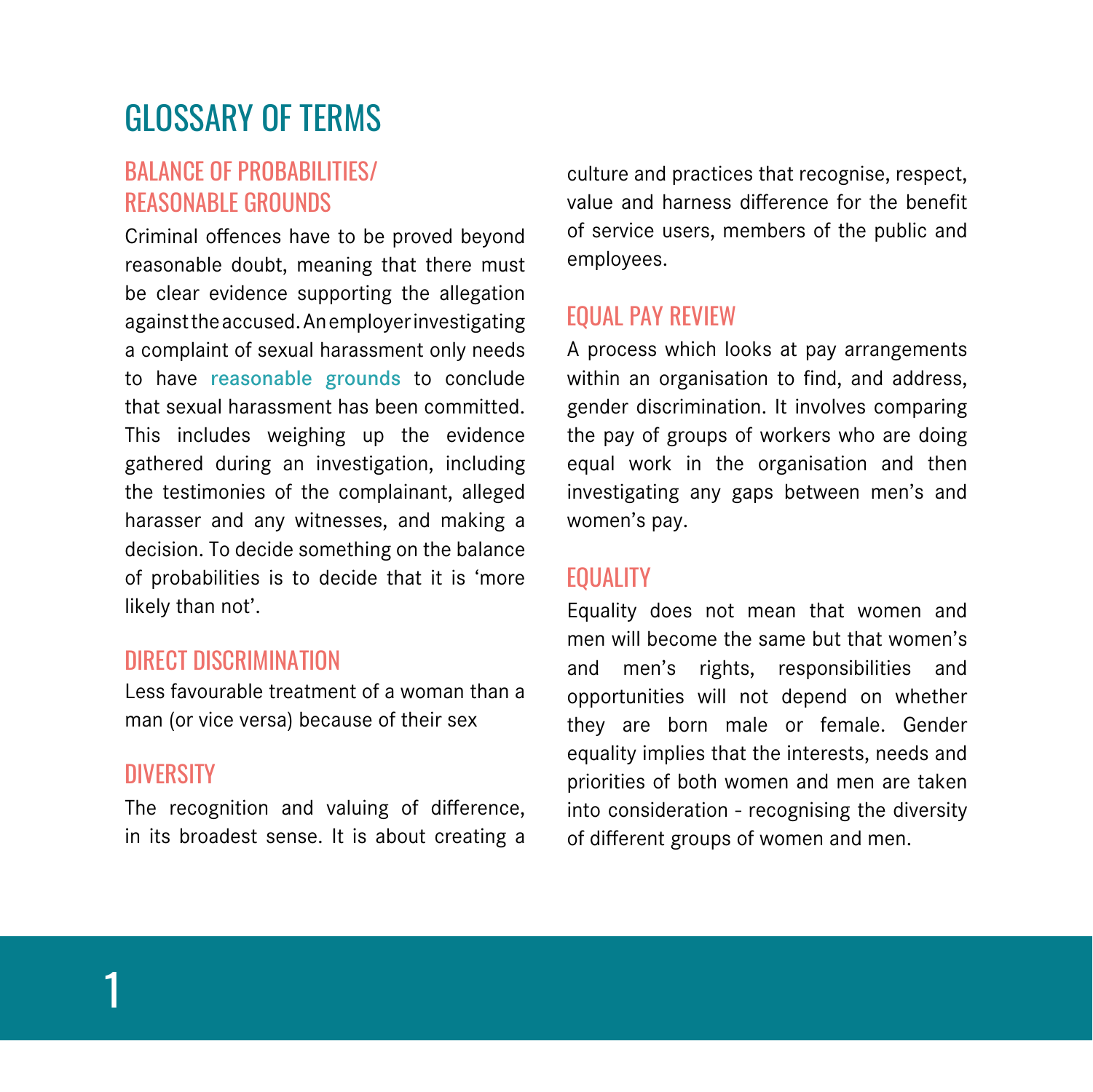#### **GENDER**

Refers to roles, attitudes, values and behaviours that men and women are encouraged to adopt by society. These characteristics can vary depending on the society around us and can change over time. For example, historically, gender role stereotyping would suggest that women should look after children at home while men go to work in the formal labour market.

#### INDIRECT DISCRIMINATION

Occurs when an employer applies a provision, criterion or practice equally to both women and men that puts one sex at an unfair disadvantage.

#### **PERPETRATOR**

A person who carries out a harmful, illegal, or unlawful act, including a person who sexually harasses, sexually assaults or rapes another person.

#### PROTECTED ACT

The Equality & Human Rights Commission defines 'protected act' as:

- Making a claim or complaint of discrimination (under the Equality Act 2010).
- Helping someone else to make a claim by giving evidence or information.
- Making an allegation that you or someone else has breached the Act.
- Doing anything else in connection with the Act

#### RAPE AND SEXUAL ASSAULT

Rape and sexual assault can be defined as any behaviour of a sexual nature which is unwanted and that takes place without consent or understanding. Sexual assault covers other sexual contact and behaviour that is unwanted, ranging from touching to any other activity if it is sexual.

#### SEXUAL HARASSMENT

Sexual harassment is unwanted conduct of a sexual nature, which is intended to, or has the effect of, violating a person's dignity or creating an intimidating, hostile, degrading, humiliating or offensive environment.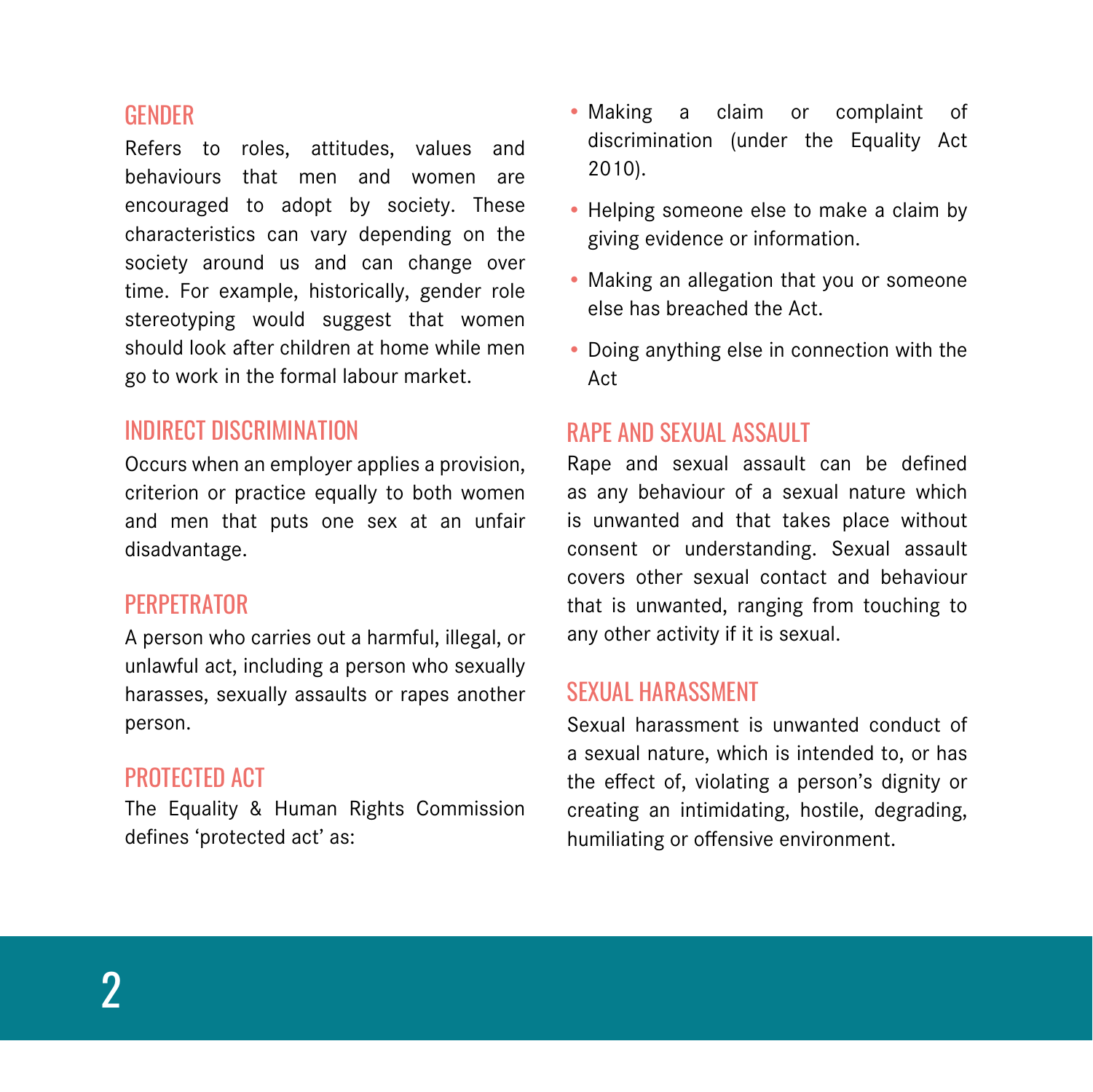#### THIRD-PARTY HARASSMENT

Sexual harassment perpetrated by someone who doesn't work for a particular employer against someone who does work for that employer.

#### **VICTIMISATION**

Treating someone badly because they have reported sexual harassment in your workplace, or done another 'protected act'.

#### VICTIM-SURVIVOR

The term victim-survivor is used to capture that individuals experiencing sexual harassment can be both victim and survivor. Victims are often portrayed as helpless, powerless or passive in contrast to survivors who are active, heroic and resourceful. However, the terms used separately do not capture the experience of sexual harassment or wider VAW or the external factors that affect women's ability to report.

#### VIOLENCE AGAINST WOMEN

Violence against women is a violation of a women's human rights and an enduring social problem that undermines workplaces and communities.

VAW encompasses (but is not limited to):

- physical, sexual and psychological violence including domestic abuse, rape, and incest;
- sexual harassment, bullying and intimidation in any public or private space, including work;
- commercial sexual exploitation, including prostitution, pornography and trafficking;
- child sexual abuse, including familial sexual abuse, child sexual exploitation and online abuse; and
- so called 'honour-based' violence, including dowry related violence, female genital mutilation, forced and child marriages, and 'honour' crimes.